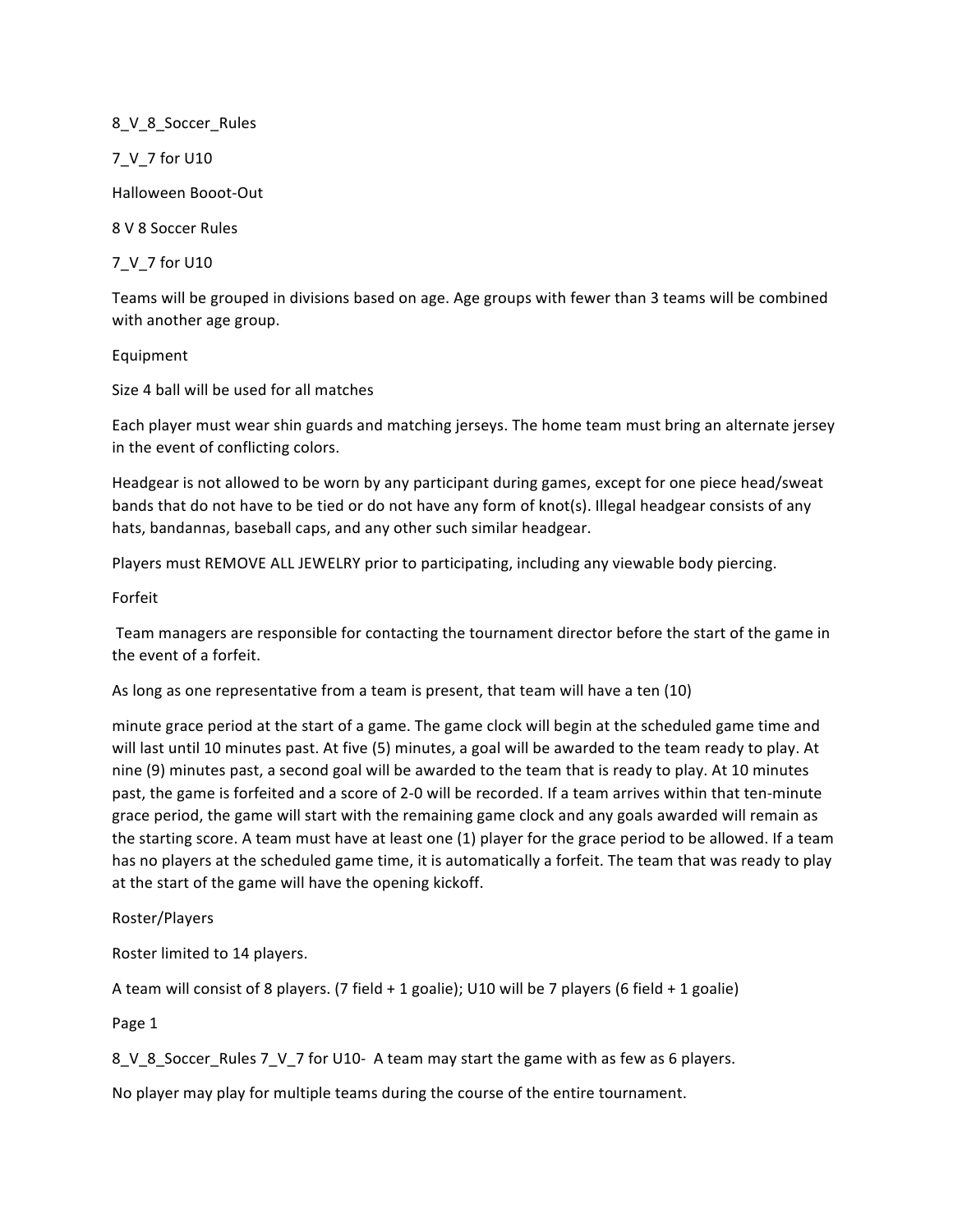Player passes and medical release forms (required) will be checked before your first game at Tournament Headquarters. Player passes need not be presented at each game nor are lineup sheets required.

Substitutions can be made on the fly. Except for goalies, they must have the attention of the referee. To substitute, the player must be completely off the playing field before the substitute may enter the field.

The Game 

There will be two 20 minute halves with a continuous running clock.

Officials can account for stoppage time.

5 minute half time 

Championship game participants (2) decided:

1) most total points (with 3 for win and 1 for tie; 0 for loss) 2) head-to-head play (if any) 3) highest goal differential 4) fewest goals allowed, 5) most goals scored, 6) coin toss

Tie Breaker- Championship game Only

If at the end of a match the score is tied there will be one 5 minute sudden death overtime.

If at the end of sudden death overtime the score is tied there will be a penalty style shoot out.

5 shots will be taken on the goalie that was in the goal the last 5 minutes of the game

Only players on the field at end of sudden death may be chosen before the shootout begins, all other players must move beyond midfield.

Goalie Play

Goalies may use their hands anywhere inside their goal box.

Goalies have 5 seconds until they are required to release a controlled held ball.

A goalie punt must be touched before crossing mid field.

Page 2

8\_V\_8\_Soccer\_Rules 7\_V\_7 for U10- A goal kick must be touched before crossing mid field.

Once a goalie has controlled and then released the ball he/she may not touch the ball again using their hands until another player has touched the ball.

Goalies may play the ball from being on the ground within their goal box. The ball or any part of the goalie's body must be touching the goalie box.

To change goalies, the relief goalie must enter the field and previous goalie must exit the field immediately. Once off the field this person may sub in for teammates, but they must leave the field first.

Prior to the last five (5) minutes of the game, if a team wants to exchange goalies they must do so because after the five (5) minute mark the goalie will not be allowed to change positions. Therefore, the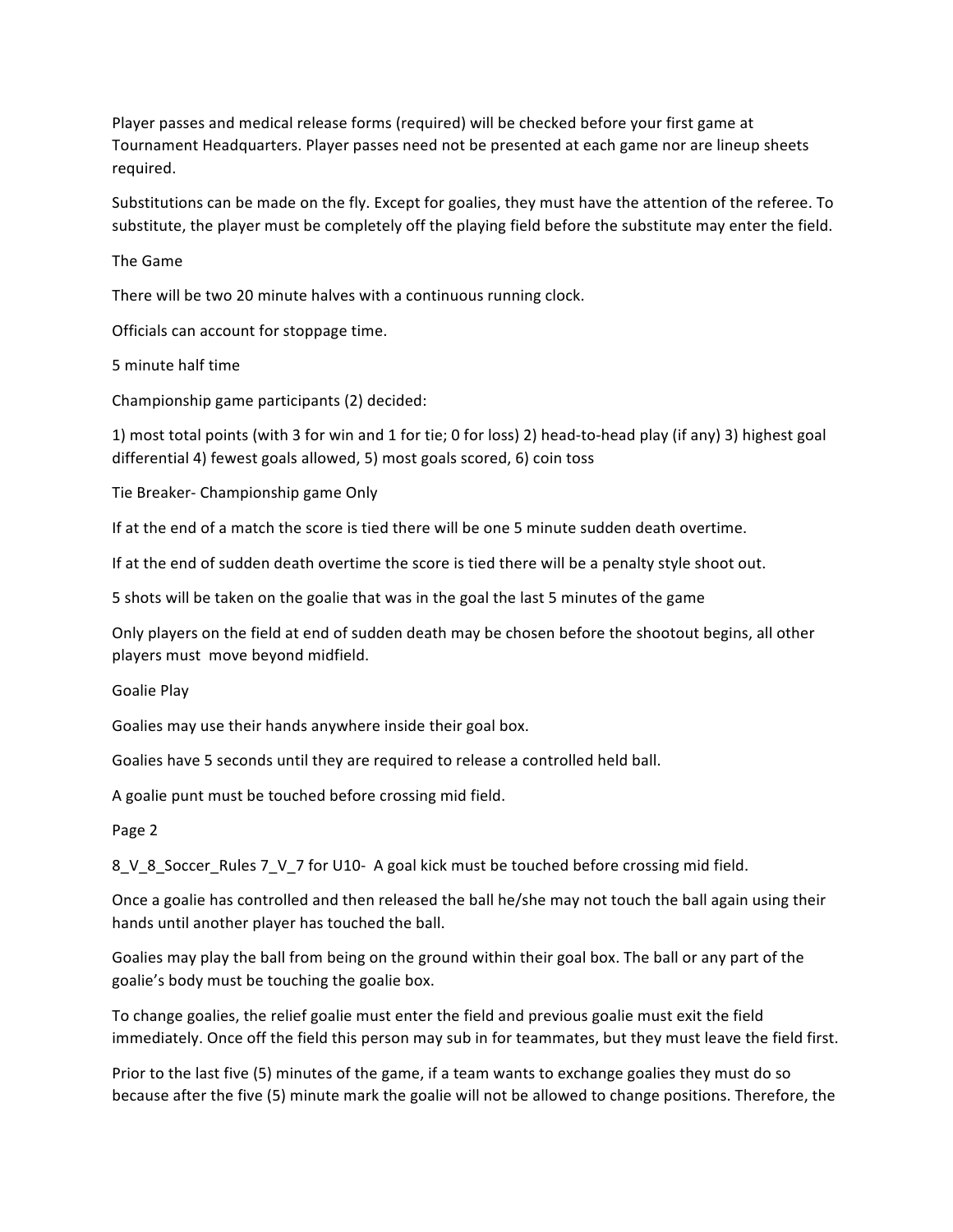goalie that is in the last five (5) minutes of the game will be the goalie that defends against penalty shots. 

#### REFEREES

All games will be officiated under the one (1) referee system. If the assigned referee is unable to officiate the match, the field marshal will appoint a referee acceptable to both coaches.

Fouls 

Slide tackling: There will be no slide tackling in 8v8 or 7v7 play.

Handball: a ball touched with a hand or arm by any player other than the goalie.

Any roughness: tripping, pushing, holding

Offsides 

There will be NO OFFSIDES in 8-on-8 or 7-on-7 soccer

Penalties 

Goalies must keep their heels on the goal line. Once the kicker has begun his/her attempt the goalie may move laterally, but not until then.

Once a kicker has kicked a penalty shot then a goalie may move forward/backward, but

not until the ball has been kicked.

The kicker has only one attempt to score. The attempt must be in one motion. If the kicker stops the penalty shot it is considered a missed shot.

The goalie may not move from the end line until a ball is kicked.

Page 3

8\_V\_8\_Soccer\_Rules 7\_V\_7 for U10- Goalies may not be exchanged during penalty shots

Direct Free Kick 

A direct free kick is awarded to the opposing team if a player commits 1 of these 6 offences

Kick or attempts to kick an opponent

Trips or attempts to trip an opponent

Jumps at an opponent

Charges an opponent

Strikes or attempts to strike an opponent

Pushes an opponent

A direct kick is also awarded if a player commits any of the following four offences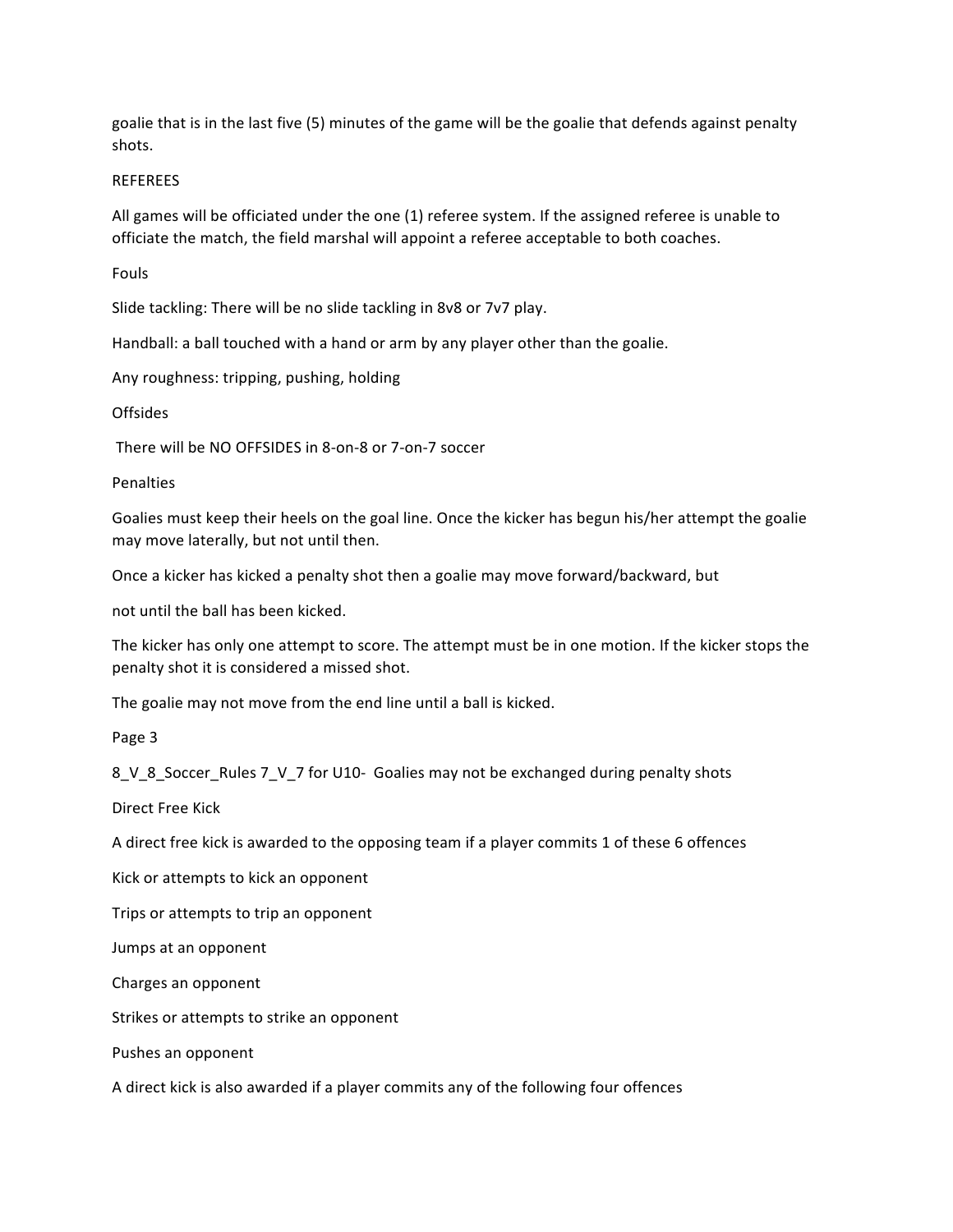Tackles an opponent to gain possession of the ball, making contact with the opponent

before touching the ball

Holds the opponent

Spits at an opponent

Handles the ball deliberately

A direct free kick is taken from where the offence occurred

Penalty Kicks

A penalty kick is awarded if any of the above offences is committed by a player inside his own penalty area, irrespective of the position of the ball, provided it is in play.

Indirect Free Kick 

An indirect free kick is awarded to the opposing team if a goalkeeper, inside his own penalty area, commits any of the following four offences

Takes more than 5 seconds while controlling the ball with his hands before releasing it.

Touches the ball again with his hands after it has been released from his possession and has not touched any other player. (Exception if a goalie is bouncing the ball)

Touched the ball with his hands after it has been deliberately kicked to him by a teammate. Page 4

8\_V\_8\_Soccer\_Rules 7\_V\_7 for U10

Touches the ball with his hands after he has received if directly from a throw-in taken by a team-mate.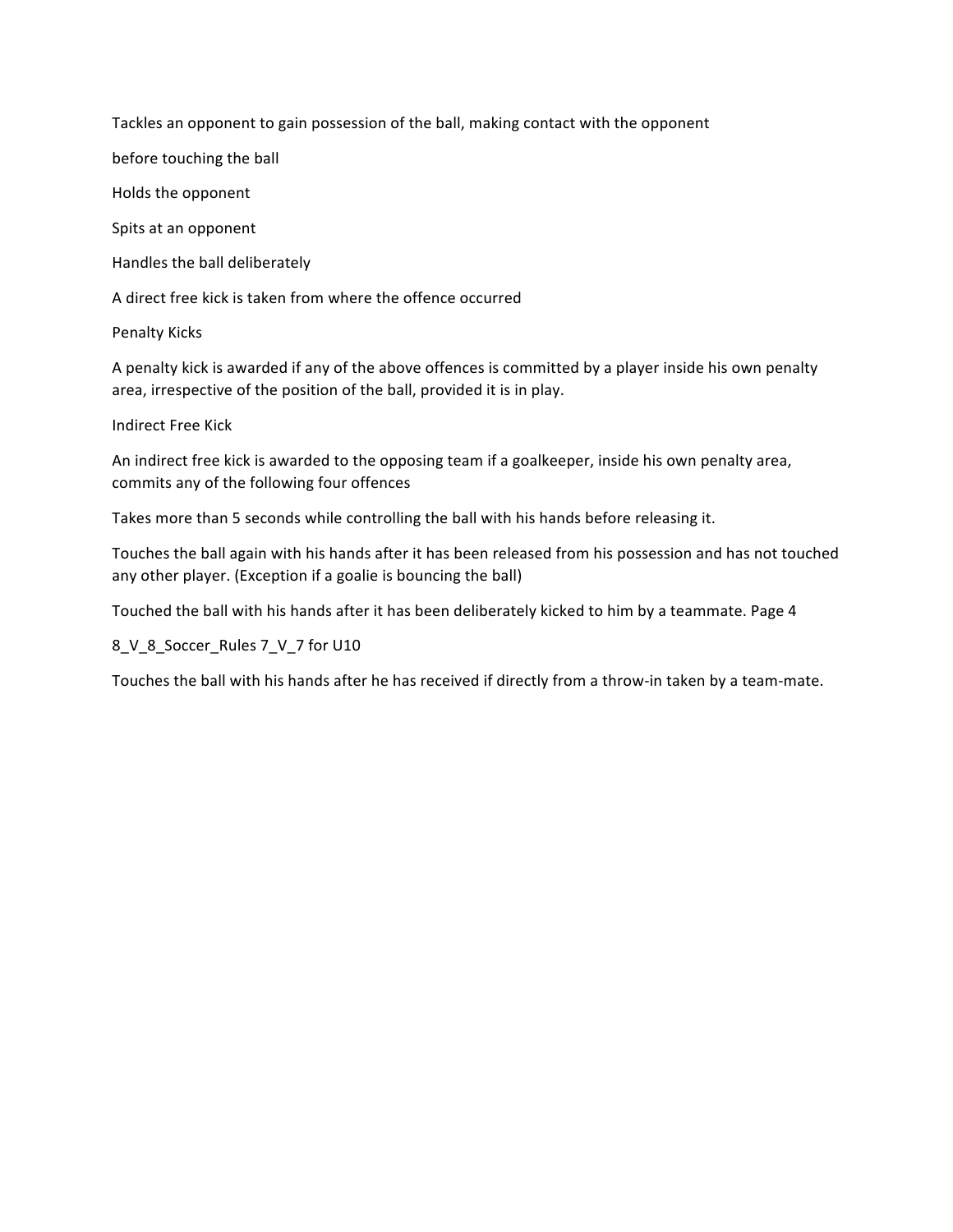An indirect free kick is also awarded to the opposing team if a player in the opinion of the referee...

Plays in a dangerous manner

Impedes the progress of an opponent

Prevents the goalkeeper from releasing the ball from his hands

Commits any other offence, not previously mentioned

The referee signals when the shot is taken and can only be a goal if the ball touches another player before it enters the goal.

The indirect free kick is taken from where the offence occurr

Player and coach conduct

Captains are responsible for the conduct of their players and fans

Only the captain is allowed to address an official during play

Acts of unsportsmanlike conduct including unnecessary roughness, arguing with officials, fighting, abusive language directed towards officials/opponents will result in player(s) involved being ejected from the game.

Any player ejected from the game will automatically be suspended for one contest.

Any player being ejected twice must meet with the league director before he/she may return to play. Team captains from other teams will be consulted on their opinion if that player should be allowed to return. 

#### YELLOW AND RED CARD VIOLATIONS

A player shall be issued a yellow card (cautioned) if she or he:

- demonstrates unsportsmanlike behavior,
- dissents by word or action,
- persistently infringes the law of the game,
- illegally enters the game,
- illegally exits the game,

#### Page 5

## 8 V 8 Soccer Rules 7 V 7 for U10

- delays the restart of the game (throw in, corner kick, free kick),
- does not assume the 10 yards on a corner kick or free kick,
- any other violation or foul the officials deem as a yellow card violation.